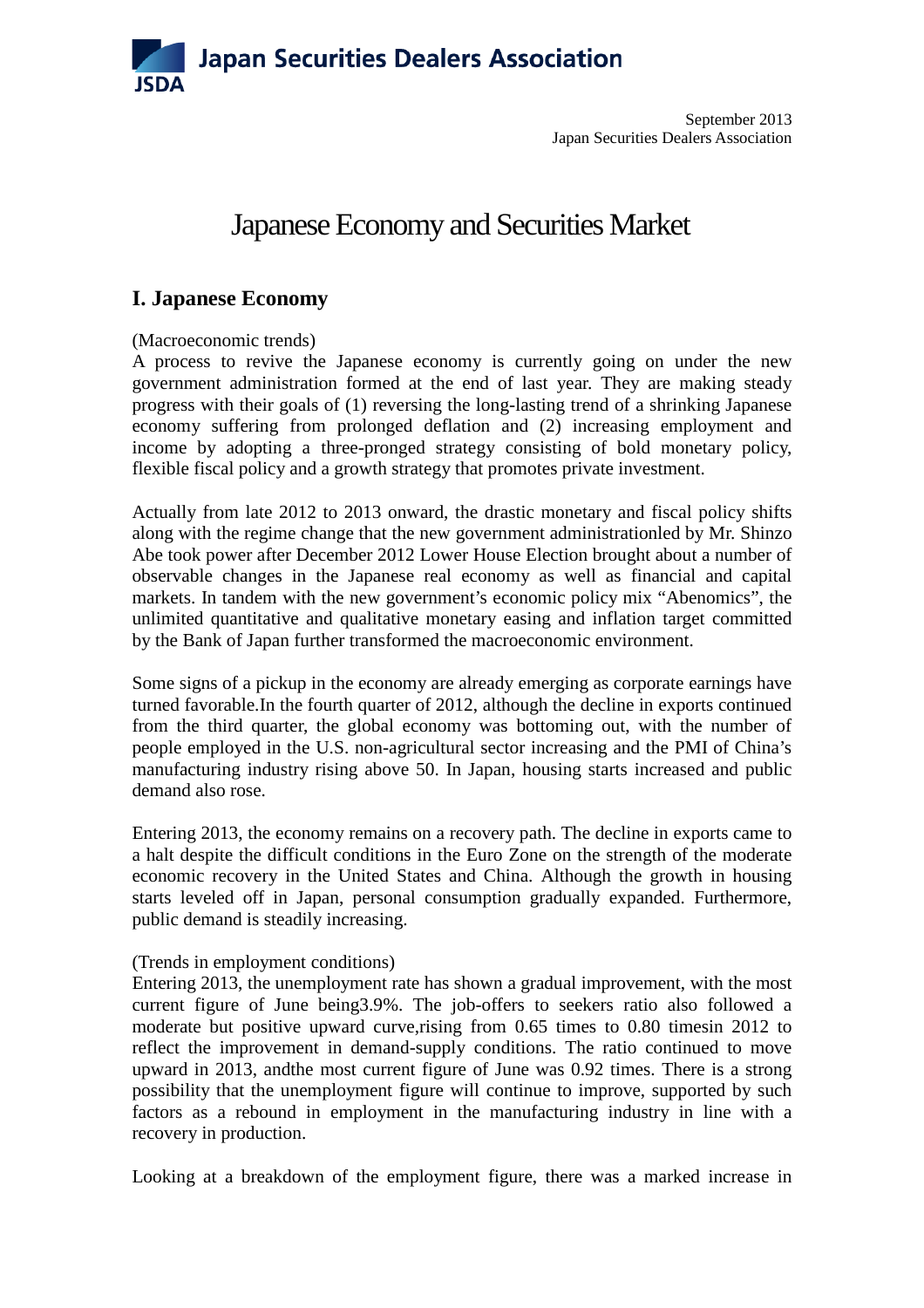employment in the medical care and welfare industry against the backdrop of the aging of Japan's society and low birthrates. In contrast, employment in the manufacturing and in the wholesale and retail industries is decreasing. Moreover, despite the improvement in the overall unemployment rate, looking at population age groups, the average unemployment of 15- to 24-year olds is the higheston an annual basis, at 8.1%. Employment of Japan's youth is clearly an issue.

#### (Price Trends)

In 2012, the Corporate Goods Price Index (CGPI) decreased 0.9 percentage point from a year earlier, to 100.6 (2010 as base value), declining for the first time in two years. Entering 2013, the CGPI remained practically flat from February onward, and the most current figure of June increased 0.1 percentage point, to 101.6 (preliminary report basis). Among the reasons for the drop in the CGPI was the decrease in crude oil prices in the first half. However, in the second half, oil and coal products became a factor driving up the CGPI and the progressive weakening of the yen has contributed to increasing import prices, particularly feedstock. As a result, it is expected that there will be a moderate increase in CGPI going forward.

The Consumer Price Index (CPI; excluding fresh produce) had been in a continuously declining trend since 2009 amid a relaxation in the demand-supply balance of the overall economy. In 2012, however, higher electricity rates and gasoline prices have put the brakes on the decline in consumer prices. On an annual basis, the CPI was down 0.1percentage point year on year, at 99.7 (2010 as base value), hovering at almost the same level as in the previous year. Entering 2013, the CPI swung upward, rising to 100.0 in the most current month of June.

| (Major Economic Indicators)                     |         |         |        |        |         |         |        |        |        |
|-------------------------------------------------|---------|---------|--------|--------|---------|---------|--------|--------|--------|
|                                                 |         |         |        | 2012   |         |         | 2013   | CY2011 | CY2012 |
|                                                 | $1 - 3$ |         | $4-6$  | $7-9$  | $10-12$ | $1 - 3$ | $4-6$  |        |        |
| <b>GDP</b>                                      |         | 1.2     | $-0.2$ | $-0.9$ | 0.3     | 0.9     | 0.6    | 0.1    | 0.8    |
| Domestic Demand                                 |         | 1.1     | 0.0    | $-0.2$ | 0.3     | 0.5     | 0.4    | 0.3    | 2.8    |
| (Contribution Ratio)                            |         | $1.1\,$ | 0.0    | $-0.2$ | 0.3     | 0.5     | 0.5    | 0.3    | 0.5    |
| Private Demand                                  |         | 0.6     | $-0.2$ | $-0.6$ | 0.1     | 0.6     | 0.2    | 0.5    | 2.4    |
| (Contribution Ratio)                            |         | 0.5     | $-0.2$ | $-0.5$ | 0.0     | 0.5     | 0.2    | $-0.1$ | 0.4    |
| <b>Private Consumption</b>                      |         | 0.5     | 0.0    | $-0.2$ | 0.3     | 0.5     | 0.5    | 0.3    | 0.5    |
| <b>Private Residential Investment</b>           |         | 0.0     | 0.1    | 0.0    | 0.1     | 0.1     | 0.0    | 0.1    | 0.1    |
| Private Non-Resi. Investment                    | $-0.4$  |         | 0.0    | $-0.4$ | $-0.2$  | 0.0     | 0.0    | $-0.5$ | 0.0    |
| <b>Public Demand</b>                            |         | 2.7     | $-0.9$ | 1.0    | 1.0     | 0.3     | 1.0    | $-0.2$ | 4.2    |
| (Contribution Ratio)                            | 0.7     |         | 0.2    | 0.3    | 0.3     | 0.1     | 0.3    | 0.8    | 0.2    |
| <b>Government Consumption</b>                   |         | 0.3     | 0.0    | 0.1    | 0.1     | 0.0     | 0.2    | 0.3    | 0.1    |
| Public Investment                               |         | 0.3     | 0.2    | 0.2    | 0.2     | 0.1     | 0.1    | 0.5    | 0.1    |
| Net Exports of Goods & Services (Contri. Ratio) |         | 0.1     | $-0.2$ | $-0.7$ | $-0.1$  | 0.4     | 0.2    | $-0.4$ | 0.3    |
| Exports of Goods & Services                     |         | 0.4     | 0.0    | $-0.7$ | $-0.4$  | 0.6     | 0.4    | $-0.1$ | 0.5    |
| Imports of Goods & Services                     | $-0.3$  |         | $-0.2$ | 0.0    | 0.3     | $-0.2$  | $-0.3$ | $-0.1$ | 0.1    |

#### *<Table 1> Major Economic Indicators*

*Change from the previous period(Quarterly is seasonally adjusted)*

*<Table 2> Employment Conditions*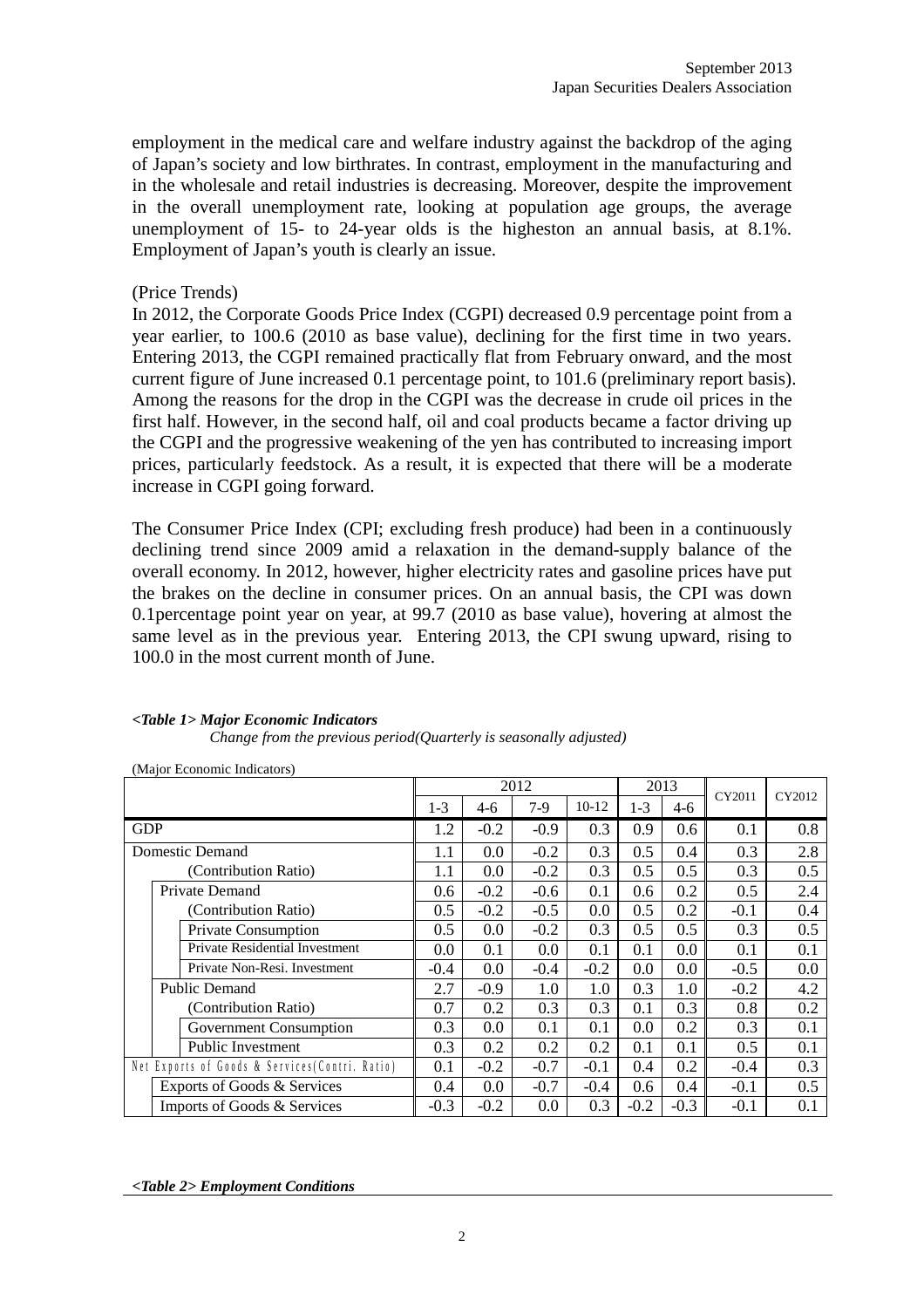|                                                         |     |     | 2012  |       | 2013                       |     |        |        |
|---------------------------------------------------------|-----|-----|-------|-------|----------------------------|-----|--------|--------|
|                                                         | 1-3 |     | $7-9$ | $10-$ | $1 - 3$                    |     | CY2011 | CY2012 |
| Unemployment Rate (%)                                   | 4.5 | 4.4 | 4.3   | 4.2   | 4.2                        | 4.0 | 4.6    | 4.4    |
| Job-offers to Seekers Ratio(Ratio(Times))   0.75   0.80 |     |     | 0.81  |       | $0.82 \mid 0.85 \mid 0.90$ |     | 0.65   | 0.80   |

(Note)1.Data is seasonally adjusted

2.Unemployment rate figures exclude figures for Iwate, Miyagi, and Fukushima prefectures, which were unavailable because of the earthquake and tsunami disaster.

(Source) Ministry of Internal Affairs and Communications, Ministry of Health, Labour and Welfare

#### *<Table 3>Corporate Goods Price and Consumer Price*

|                       |                |       | 2012   |        | 2013    |         | CY2011           | CY2012 |        |
|-----------------------|----------------|-------|--------|--------|---------|---------|------------------|--------|--------|
|                       |                | 1-3   | $4-6$  | $7-9$  | $10-12$ | $1 - 3$ | $4-6$            |        |        |
| Corporate Goods       | Index          | 101.2 | 100.9  | 100.1  | 100.1   | 100.9   | 101.5            | 101.5  | 100.6  |
| Price                 | YoY change (%) | 0.3   | $-1.0$ | $-1.9$ | $-1.0$  | $-0.3$  | 0.6 <sub>1</sub> | 1.5    | $-1.0$ |
| <b>Consumer Price</b> | Index          | 99.6  | 99.9   | 99.6   | 99.6    | 99.3    | 99.6             | 99.8   | 99.7   |
| (excluding fresh      | Yo Y change    | 0.1   | $-0.1$ | $-0.3$ | $-0.1$  | $-0.3$  | $0.0\,$          | $-0.2$ | $-0.1$ |
| food)                 | (% )           |       |        |        |         |         |                  |        |        |

(Source)Ministry of Internal Affairs and Communications, Bank of Japan

#### **(Financial Assets of Households)**

At March 31, 2013, the end of fiscal 2012, household financial assets amounted to ¥1,570.5 trillion, expanding approximately ¥53 trillion or 3.6% from the end of fiscal 2011. Although the investment climate remained severe during Fiscal 2012, against the backdrop of the heightened expectations created by so-called "Abenomics," there was overall increase in household financial assets on a fiscal year-end basis for the fourth consecutive year.

Looking at a breakdown, the growth in the balance of household financial assets was driven by stocks and other equities, whichrose ¥18.0 trillion, or 17.0% year on year, to ¥124.3 trillion, and investment trusts, whichincreased ¥11.9 trillion, or 20.0% from last year, to ¥71.2 trillion.On the other hand, cash and deposits expanded ¥15.1 trillion, or 1.8%, to ¥848.2 trillion, continuing on from last year in posting another record high on a year-end basis. Furthermore, the breakdown of cash and deposits showed a large increase in liquid deposits during the second and third quarters. This can be attributed to the continuation in the Fiscal 2012 of the trends toward a heightened preference for liquid depositsin the wake of the major earthquake disaster in 2011 and the flow of money into ordinary accounts and other liquid deposits due to low interest rates on time deposits and other factors. In addition, after reaching a historical fiscal-year end high last year, investment in foreign securitiesmaintained that high level in fiscal 2012. This result suggests that an investment environment is steadily being formed where households will look at a diverse selection of assets, including foreign securities, and are prepared to take some risk in choosing where to invest.

In terms of the composition of household financial assets, despite reaching a record high as previously mentioned, the proportion of cash and deposits contracted 0.9%, to54.0%.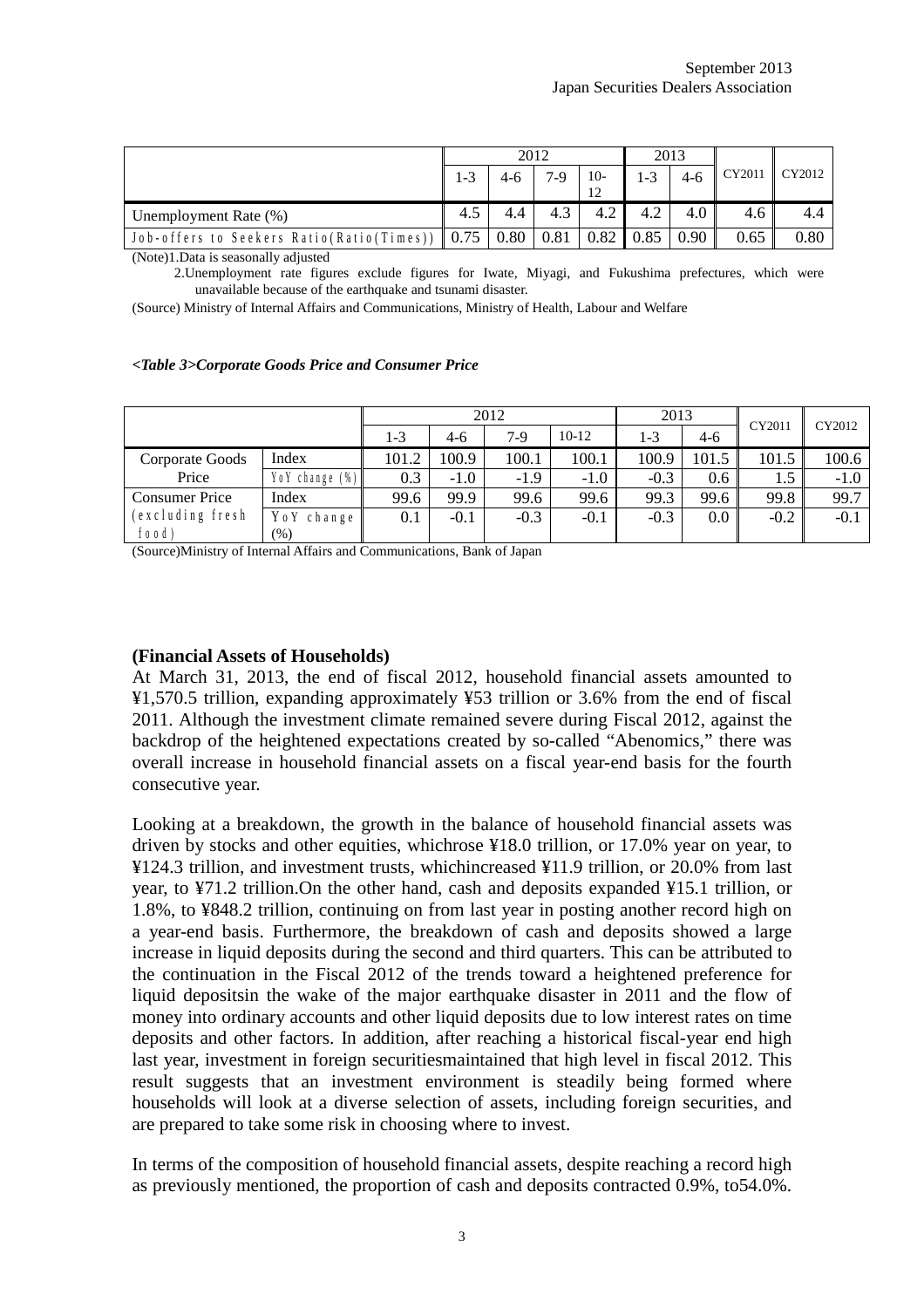Conversely, the proportions of stocks and other equities and investment trusts increased 0.9%, to 7.9% and 0.6%, to 4.5%, respectively.

|                                | FY2010  | FY2011  | FY2012  | FY2012<br>(Amount)<br>(¥ trillion) |
|--------------------------------|---------|---------|---------|------------------------------------|
| Financial Assets of Household  | 1,500.0 | 1,516.6 | 1,570.5 | 1,570.5                            |
| Cash and deposits              | 54.3%   | 54.9%   | 54.0%   | 848.2                              |
| <b>Bonds</b>                   | 2.5%    | 2.3%    | 2.1%    | 32.1                               |
| Investment trusts              | 4.2%    | 3.9%    | 4.5%    | 71.2                               |
| Trust beneficiary rights       | 0.2%    | 0.1%    | 0.1%    | 2.1                                |
| Stocks& Other Equities         | 7.0%    | 7.0%    | 7.9%    | 124.3                              |
| Insurance and pension reserves | 27.9%   | 27.9%   | 27.6%   | 432.9                              |
| Overseas Portfolio Investment  | 0.5%    | $0.6\%$ | 0.5%    | 8.2                                |
| Others                         | 3.4%    | 3.3%    | 3.3%    | 51.2                               |

(source) Bank of Japan

# **II. Securities Market**

#### **1. Equities**

#### (1)New listing and Capital Increase by Public Offering

In 2012, 69 companies were newly listed on the Tokyo Stock Exchange (TSE). Among the publicofferings and secondary distributionin the spotlight in 2012 were the capital increase by All Nippon Airways Co., Ltd., announced on July 3, and the re-listing of Japan Airlines Co., Ltd., in September 2012. One of the recent public offerings that stood out in 2013 was Suntory Beverage & Food Limited.A core subsidiary of Suntory Holdings Limited operating in the soft drink market,Suntory Beverage &Food listed on the First Section of the TSE on July 3. The offering price for the issue was ¥3,100, giving the company a market capitalization of about ¥1 trillion. More than ¥200 billion of the capital raised from the public offering is being allocated to financemergers and acquisitions (M&A) overseas, targeting the Southeast Asia market in particular.

| Year | No. of Listed Newly<br>Companies* Listed |    | <b>Total Market</b><br>Value*<br>(¥ trillion) | Trading Volume<br>(billions of shares) | T. Volume.<br>(daily avg)<br>(millions of<br>shares) | Trading<br>Value<br>$(\frac{1}{2}$ trillion) | T.Value.<br>(daily avg)<br>$(\frac{1}{2}$ billion) | TOPIX* |
|------|------------------------------------------|----|-----------------------------------------------|----------------------------------------|------------------------------------------------------|----------------------------------------------|----------------------------------------------------|--------|
| 2010 | 2.280                                    | 26 | 310.4                                         | 520.0                                  | 2,122                                                | 359.1                                        | 1.466                                              | 898.80 |
| 2011 | 2.279                                    | 50 | 255.8                                         | 536.7                                  | 2,190                                                | 347.1                                        | 1.416                                              | 728.61 |
| 2012 | 2,293                                    | 69 | 300.7                                         | 529.9                                  | 2,136                                                | 310.8                                        | 1,253                                              | 859.80 |

*<Table 5> Key Statistics for Stocks (TSE 1st, 2nd & Mothers)*

Note: \*as of end of year

(Source) TSE Monthly Statistics Report

(2) Secondary Market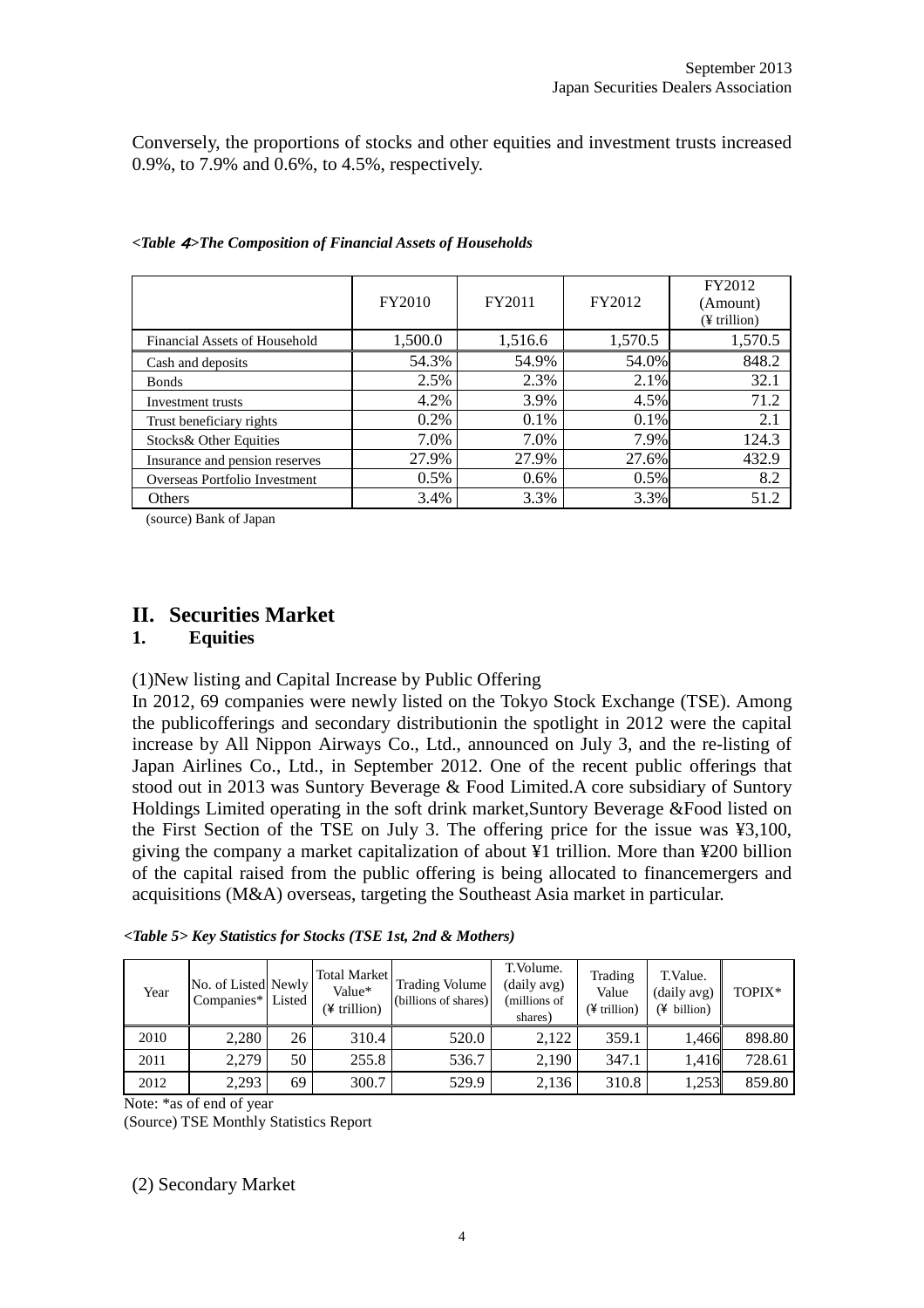In the fourth quarter of 2012, economic trends reversed direction after November 14, with the yen depreciating and stock prices rising in the wake of Liberal Democratic Party (LDP) President Shinzo Abe's announcement that his partywould ask the Bank of Japan for unlimited monetary easing and setting an inflation target for the economy. From October to November 13, the stock index had moved mostly in a range from 8,500 to 9,000. Then on November 14, during question time in the Diet, the then prime minister, Mr. Yoshihiko Noda, announced his intention to dissolve the Lower House of the Diet.The yen exchange rate, which had been stuck around 79 yen to the dollar, collapsed to 81 yen and the stock market surged, rising to 9,024 on November 16. In the following days, the expectations of a change in government andthe weakening yen fuelled a bull market. By the end of November, the stock index had recovered to the 9,400 level, rising to 9,446 and hitting a record high for the first time since April 27, a period of about seven months. Entering December, stock prices rose substantially on the strength of expectations of huge quantitative easing and large-scale fiscal measures after the Liberal Democratic Partyoverwhelmingly won the lower house elections. The weakening of the yen also continued, pushing up the Nikkei 225 Stock Average to a record high for the year on a closing price basis of 10,395 on December 28.

Stock prices continued on their upward trend in the first quarter of 2013. In January the market looked favorably on the U.S. government's temporary avoidance of the "fiscal cliff" problem and started to rise sharply. On January 4, the Nikkei 225 Stock Average broke through the supposed wall of 10,500, to hit 10,688. On March 8, the stock indexreached 12,283. This mark represented a return to the pre-Lehman Brothers failure levels of 2008. Contributing to the surging marketwere the continued announcements of favorable economic indicators in the United States, the Dow 30 reaching record high levels on the strength of rising hopes of a recovery in the U.S. economy, and the progressive weakening of the yen based on heightened anticipation of further monetary easing prompted by the statements of candidates for the jobs of governor and deputy governors of the Bank of Japan at Diet hearings.

In the second quarter of 2013, the bull market that had continued since November 2012 finally reached a turning point in May. The stock index started the second quarter at 12,135 on April 1, and,after the Bank of Japan Governor Haruhiko Kuroda's introduction of large-scale quantitative and qualitative monetary easing, hit 13,926 on April 25. Even entering May, the market continued to rise during the first half of the month on the back of expectations of an improvement in the U.S. economy and other factors, reaching 15,900 on May 23. However, on the same day, news that the China Purchasing Managers Index (PMI) was struggling caused the Nikkei 225 Stock Average to shed 1,143 points, to 14,483. At the start of the next week, the stock index continued its slide, shaving off 469 points on May 27 and 737 points on May 30, and dropping to 13,774 at the end of the month. At the beginning of June, foreign investors started to unwind the positions they had built by aggressively buying Japanese stocks and selling yen and buying U.S. dollars, causing falling Japanese stock prices and the appreciation of the yen to move in tandem. On June 13, theNikkei 225 Stock Average was down 843 points, to 12,445. However, the stock index rebounded in the second half of June and fluctuated around 13,000 - 15,000 yen level during July and August.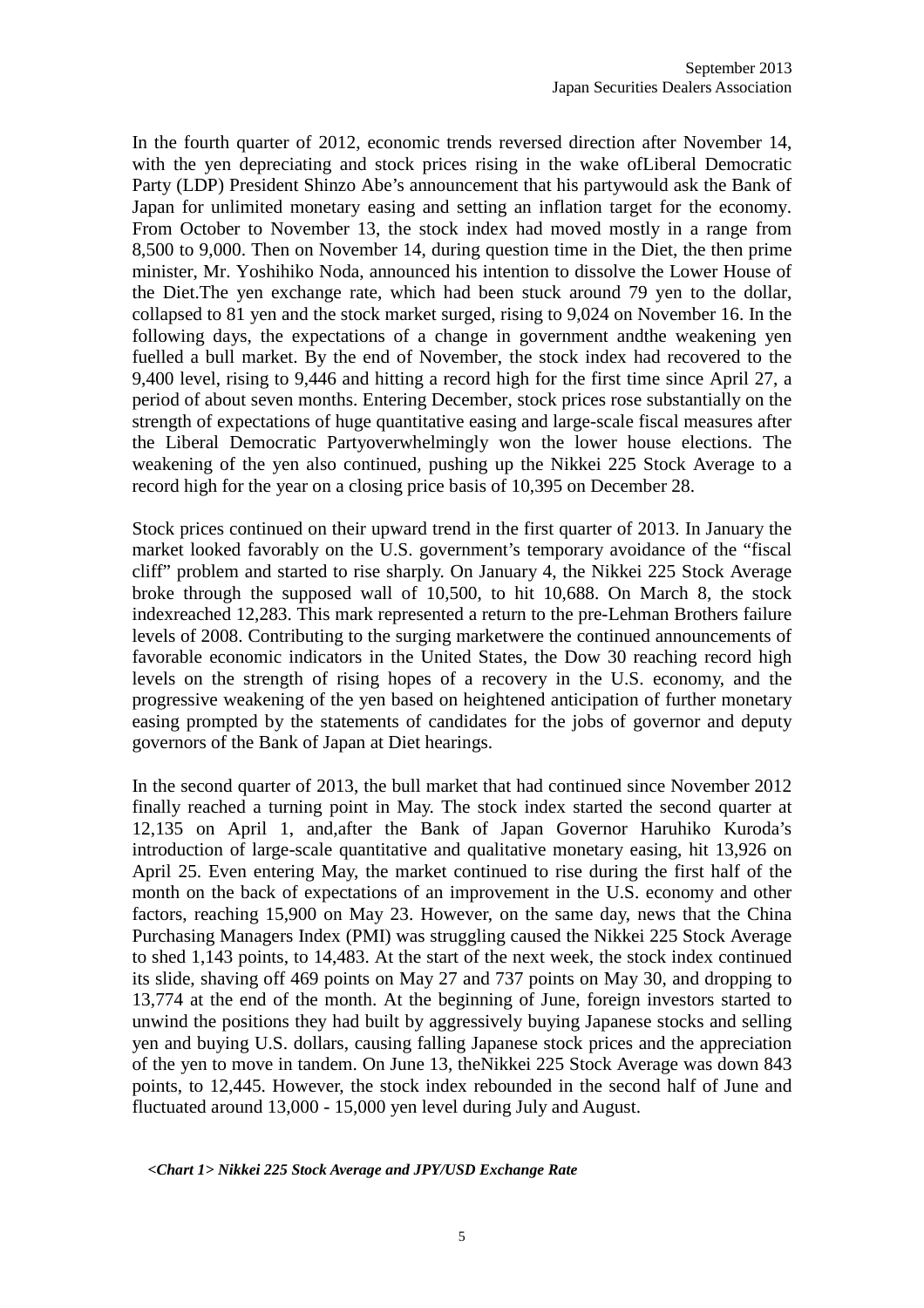

#### *<Table 6> Market Share & Trading Balance by Types of Investors -Tokyo, Osaka, Nagoya –*

| Year | Member<br>Accounts  | Individuals Foreigners |                                                 | Investment<br>Trusts | <b>Business</b><br>Cos. | Life $\&$<br>Non-life | Citi BKs&<br>Regional<br><b>BKs</b> | Trust BKs | Other<br>Financial<br>Institutions |
|------|---------------------|------------------------|-------------------------------------------------|----------------------|-------------------------|-----------------------|-------------------------------------|-----------|------------------------------------|
|      | <b>Market Share</b> |                        |                                                 |                      |                         |                       |                                     |           |                                    |
| 2010 | 24.2%               | 17.6%                  | 47.2%                                           | 2.0%                 | 1.0%                    | 0.4%                  | $0.1\%$                             | 5.0%      | 0.1%                               |
| 2011 | 19.5%               | 16.0%                  | 54.5%                                           | 1.8%                 | 0.9%                    | 0.4%                  | 0.1%                                | 4.9%      | 0.1%                               |
| 2012 | 17.9%               | 18.0%                  | 54.1%                                           | 1.8%                 | 0.9%                    | 0.4%                  | $0.1\%$                             | 4.6%      | 0.2%                               |
|      |                     |                        | Net Selling $(-)/\text{Buying } (+)$ (¥billion) |                      |                         |                       |                                     |           |                                    |
| 2010 | $-1,299$            | $-2,277$               | 3,210                                           | 17                   | $-273$                  | $-631$                | $-245$                              | 962       | $-34$                              |
| 2011 | $-3,150$            | 5                      | 1,972                                           | $-138$               | 617                     | $-575$                | $-81$                               | 789       | 30                                 |
| 2012 | 254                 | $-1,911$               | 2,826                                           | 45                   | 380                     | $-697$                | $-118$                              | $-1,019$  | $-62$                              |

(Source) TSE Monthly Statistics Report

#### **2. Bond Market**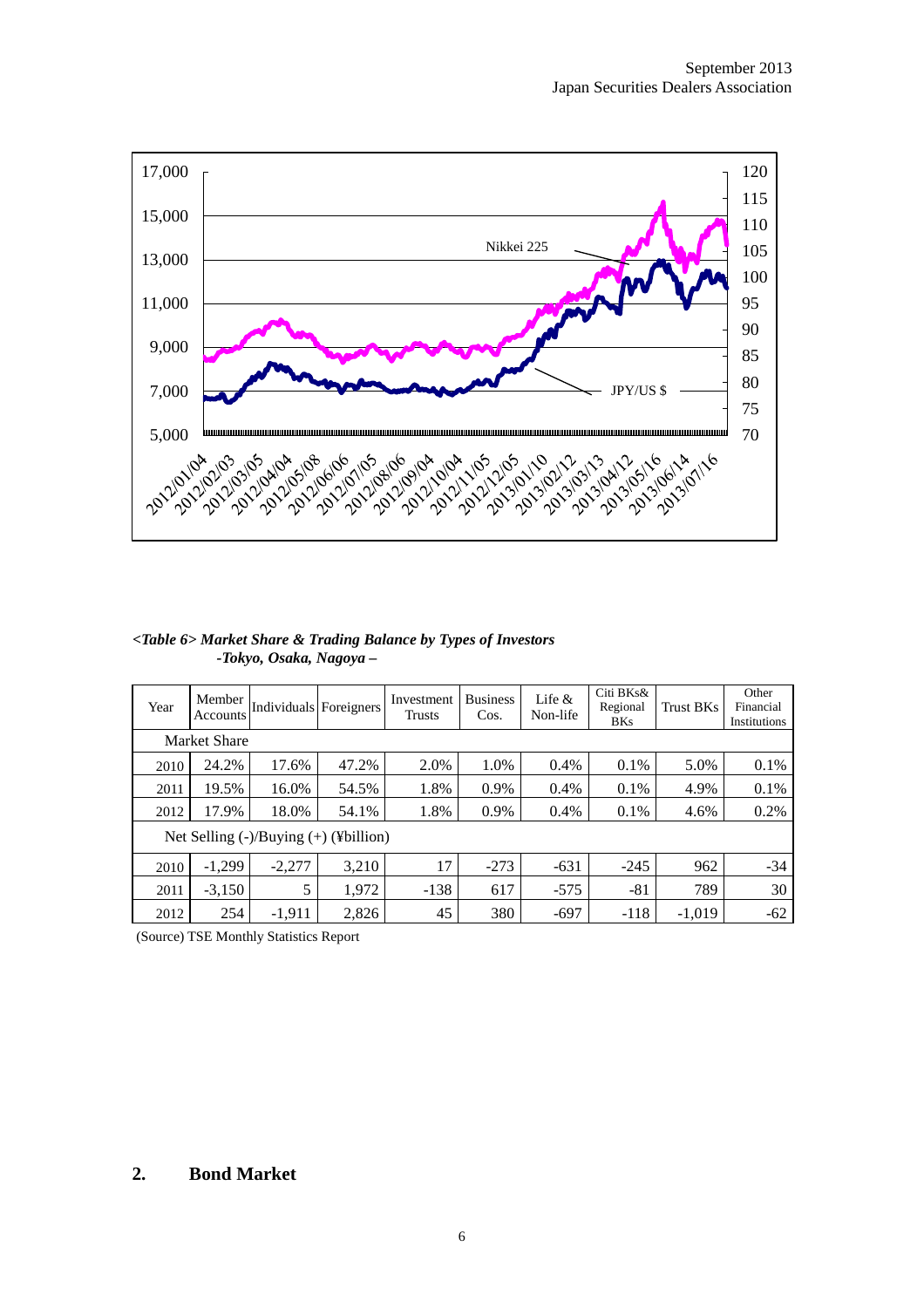$(Y$  trillion)

#### (1) Primary Market

In 2012, public and corporate bond issuance in Japan increased ¥9.1 trillion, or 4.7%, from 2011, to ¥202.4 trillion. Accounting for the largest share of the market, JGB issuance totaled ¥189.1 trillion, expanding ¥9.6 trillion from last year. Among general bond issuance other than JGBs, municipal bonds amounted to ¥6.8 trillion compared with ¥6.7 trillion in 2011; Government-guaranteed bonds were ¥4.7 trillion compared with ¥3.2 trillion last year; Fiscal Investment and Loan Program (FILP) agency bonds totaled ¥5.4 trillion compared with ¥5.6 trillion the year before; and straight corporate bonds were ¥8.2 trillion compared with ¥8.3 trillion last year.

In 2012, issuance of callable subordinated debt, or so-called practical five-year bonds, were at a low level. Compared with redemptions totaling ¥1.4 trillion in 2012, issuance of this type of subordinate debt amounted to about ¥690 billion. Of that amount, issuance to institutional investors was only about ¥80.0 billion. Issuance of callable subordinated debt by financial institutions has been impacted bythe Basel regulatory framework. Consequently, issuance to institutional investors has been in a downward trend since 2009. One of the main reasons behind this trend is seen as greater caution among regional banks, major institutional investors, in anticipation of stricter regulations on using other financial institutions, etc., as counterparties when raising capital, or so-called double gearing. In contrast, issuance of subordinated debt targeting individual investors has been robust. For example, during the year the Bank of Tokyo-Mitsubishi UFJ, Ltd. floated a ¥130.0 billion issue of 10-year subordinated debt (practical five year bonds) targeting individual investors.

|      |            |                             |       |                   |                       |              | $\tau$ umww |
|------|------------|-----------------------------|-------|-------------------|-----------------------|--------------|-------------|
|      |            | Trading Volume (face value) |       |                   | <b>Issuing Amount</b> |              |             |
| Year | <b>JGB</b> | Total<br>Others             |       | Public Debt       | Corporate             | Non-Resident | Total       |
|      |            |                             |       | <b>Securities</b> | <b>B</b> onds         | Issues(Yen-  | (Note 3)    |
|      |            |                             |       | (JGB)(Note1)      | (Note2)               | denominated) |             |
| 2010 | 7.452      | 100                         | 7,553 | 182.9(165.8)      | 9.8                   | 1.7          | 198.4       |
| 2011 | 7.860      | 104                         | 7,964 | 179.5(164.0)      | 8.5                   | 1.8          | 193.3       |
| 2012 | 8.737      | 105                         | 8,843 | 189.1(172.2)      | 8.4                   | 1.7          | 202.4       |

*<Table 7> Public and Corporate Bonds*

(Source) Japan Securities Dealers Association

Notes: 1. JGBs do not include financial bills (including those among treasury discount bills). Public bonds other than JGBs comprise municipal, government-guaranteed, and FILP agency bonds (including regional public corporation bonds).

2. Corporate bonds comprise straight corporate bonds (including investment company bonds), convertibletype bonds with subscription rights (CBs), and asset-backedcorporate bonds.

3. The total figures are not equal to the sum of individual categories because they include bank bonds, private placement corporate bonds and private placement government bonds.

#### (2) Secondary Market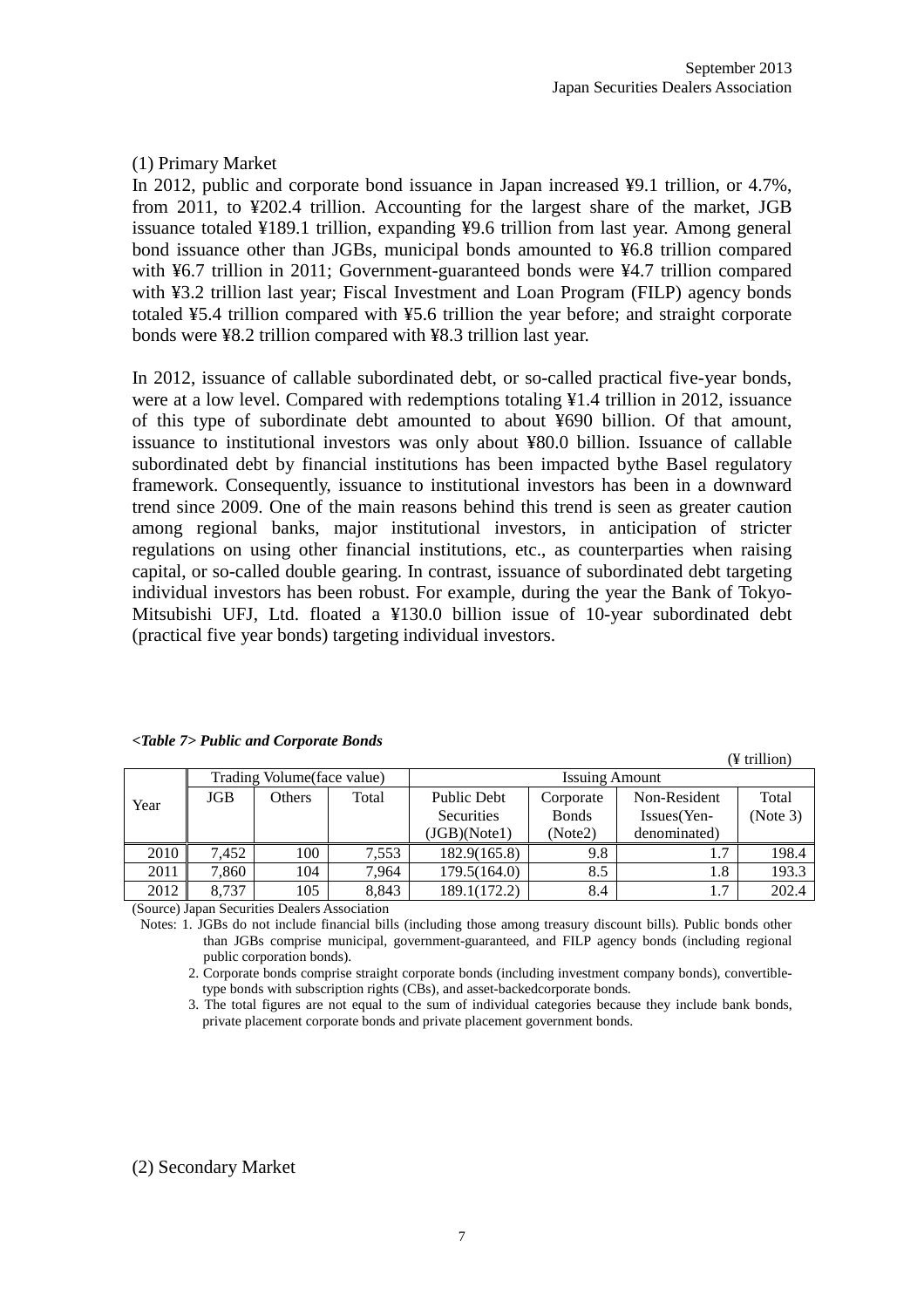The long-term interest rate (yield on newly issued 10-year JGBs) stayed in the 0.7% range throughout the fourth quarter of 2012. Entering October, the long-term interest rate struggled against a downward trend caused by growing uncertainty about the direction of the economy prompted by successive announcements of downward revisions in corporate performance forecasts in the United States and Japan and the quantitative easing strategy of the Bank of Japan falling well within market expectations. The U.S. presidential and house of representativeelectionson November 6 gave President Barack Obama a second term of office. After his re-election, apessimistic view prevailed that a U.S. economic recession could not be avoided because of the lingering "fiscal cliff" issue. U.S. stock price fell swiftly while bond yields soared. As a result of these developments, Japan's long-term interest rate fell through the 0.75% mark for the first time since August 6 and approached what would have been a year-low of 0.720% on November 13. However, on November 14, then Prime Minister Yoshihiko Noda'sannouncement to dissolve the Lower House, the market became cautious about the impact of Reflation policies and postponement of fiscal restructuring resulting if the Liberal Democratic Partyled byShinzo Abe would form the next government. This concern drove the interest rate up to 0.760% on November 15. On December 6 when all the morning newspapers carried prediction of LDP's victory,heightened expectations for stronger monetary easing pushed the rate down to 0.685%. In thelower house elections held on December 16, the landslide victory of the LDP convinced the market that the ruling party would push strongly forward with its fiscal policy expansion and quantitative easing strategies, termed "Abenomics." On December 18, Prime Minister Abe told then Bank of Japan Governor MasaakiShirakawa that he would request an inflation target of 2%. On the foreign currency market, the yen exchange rate sunk as low as ¥84 to the U.S. dollar at one point. In response to these movements, the longterm interest rate jumped up a level, rising to 0.780% on December 19 and again on December 21.

In the first quarter of 2013, the long-term interest rate moved in the 0.8% range during early January, then slid mainly downward for the rest of the quarter. Looking at the movement in more detail, in early January the rate stayed around 0.8% because the U.S. long-term interest rate rose on the strength of the U.S. government's temporary avoidance of the "fiscal cliff" problem. Following that phase, the rate headed downward after the Cabinet determined the Japan's supplementary budget and other parts of its emergency economic measures,allaying the market's concerns about excessive JGB issuance, and bond auctions went on without difficulty. Entering February, the decline in the long-term interest rate progressed. With the announcement of the names of the candidates for the governor and deputy governors jobs at the Bank of Japan, expectations of additional quantitative easing heightened further, causing the rate to drop to 0.655% on February 28, setting a new low for the first time since June 2003. On March 27, the rate declined to 0.515% after setting record lows for five consecutive business days, registering lows on consecutive days for the first time in nine years and nine months since June 2003. Based on the view that the Bank of Japan would boost monetary easing, bond buying ramped up in the market, mainly of long- and mediumterm bonds. Furthermore, with the end of the fiscal year in sight, domestic institutional investors, such as pension funds and life and non-life insurers, were increasing their bond portfolios.

#### *<Chart 2> Long-Term Interest Rates in Japan*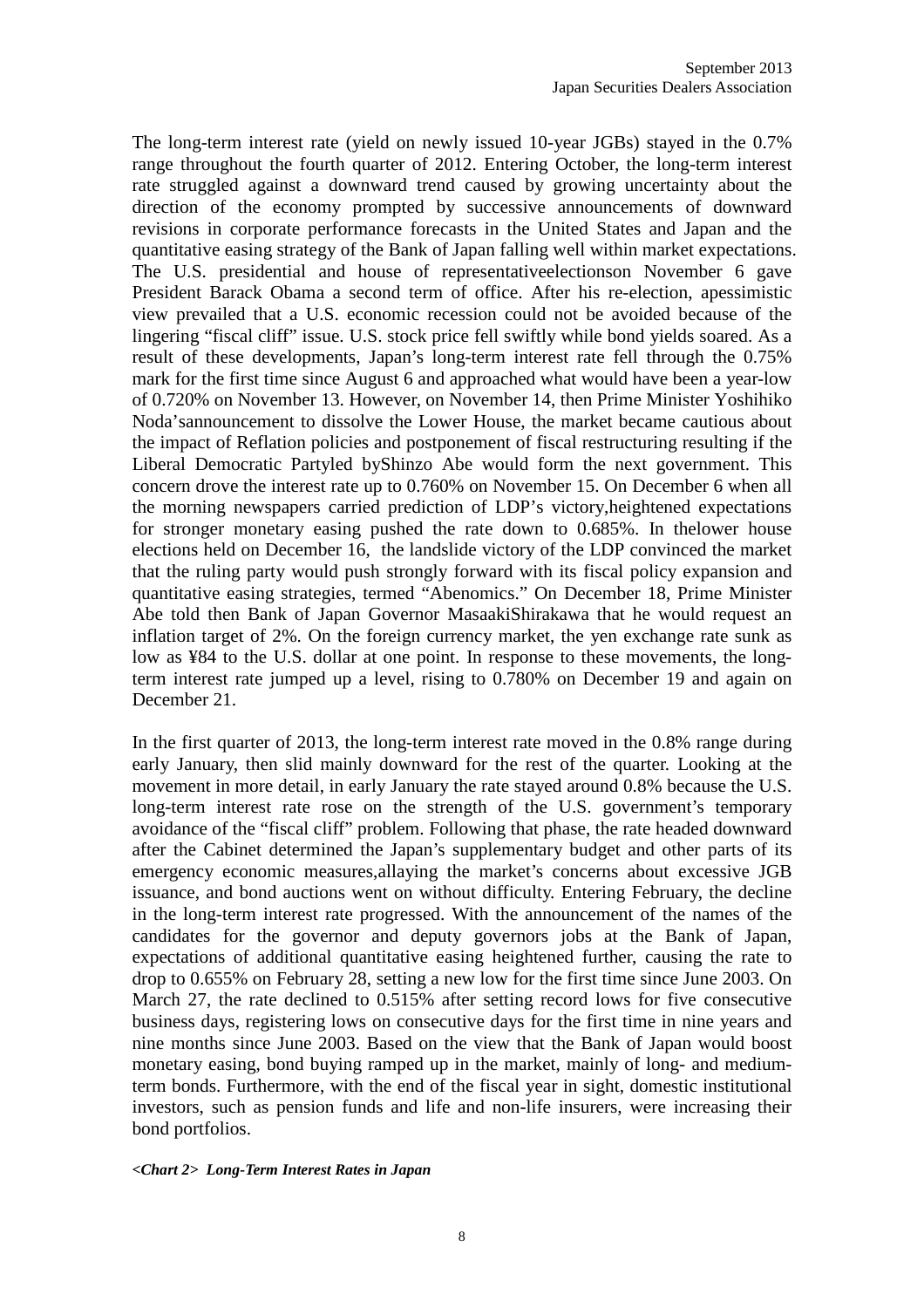

The long-term interest rate began to show some instability in the second quarter of 2013. On April 4, the Bank of Japan announced its qualitative and quantitative easing policy, spreading the view throughout the market on tightened supply and demand condition for JGBs. The rate declined below the 0.43% recorded in June 2003, to hit 0.425% at one point. On April 5, it dropped further to 0.315%. However, the market then became cautious about the sudden drop in rates and reversed direction, with the selling trend driving up the rate to 0.6%. On April 10, the rate increased to 0.615%, up 0.085% on the day. Large sell orders for medium-term bonds were placed by what was thought to be domestic banks, a trend that spilled over into long-term bonds. This action was seen to be investors rushing to sell off medium-term bonds, the yields on which had been expected to fall significantly,reflectingBank of Japan Governor Haruhiko Kuroda'sannouncement not to lower interest rates on the excessive reserves in the Bank of Japan current account. It has also been pointed out that prices tend to drop easily when large sell orders are pitted against only a few buy orders. Entering May, the weak yen and high stock prices combination continued for the first half of the month, resulting in the long-term interest rate increasing sharply from the 0.5% level to the 0.9%level over a period of four consecutive business days ending on May 15. On May 22, disappointment about the details of the Bank of Japan's Monetary Policy Meeting and the impact of the rising U.S. long-term interest rate started to push the rate up. The rate rose to 1.0% for the first time in about a year during trading on May 23. Once into June, the turbulence in the rate settled down. During June, the rate posted a high of 0.9% and a low of 0.795%, moving almost entirely within a 0.8% range. It was pointed out that the market settled down because the market positively evaluated the dialogue between it and the Bank of Japan and recognized the bank's flexible long-term JGB purchasing operations policy.

#### **3. Investment Trust**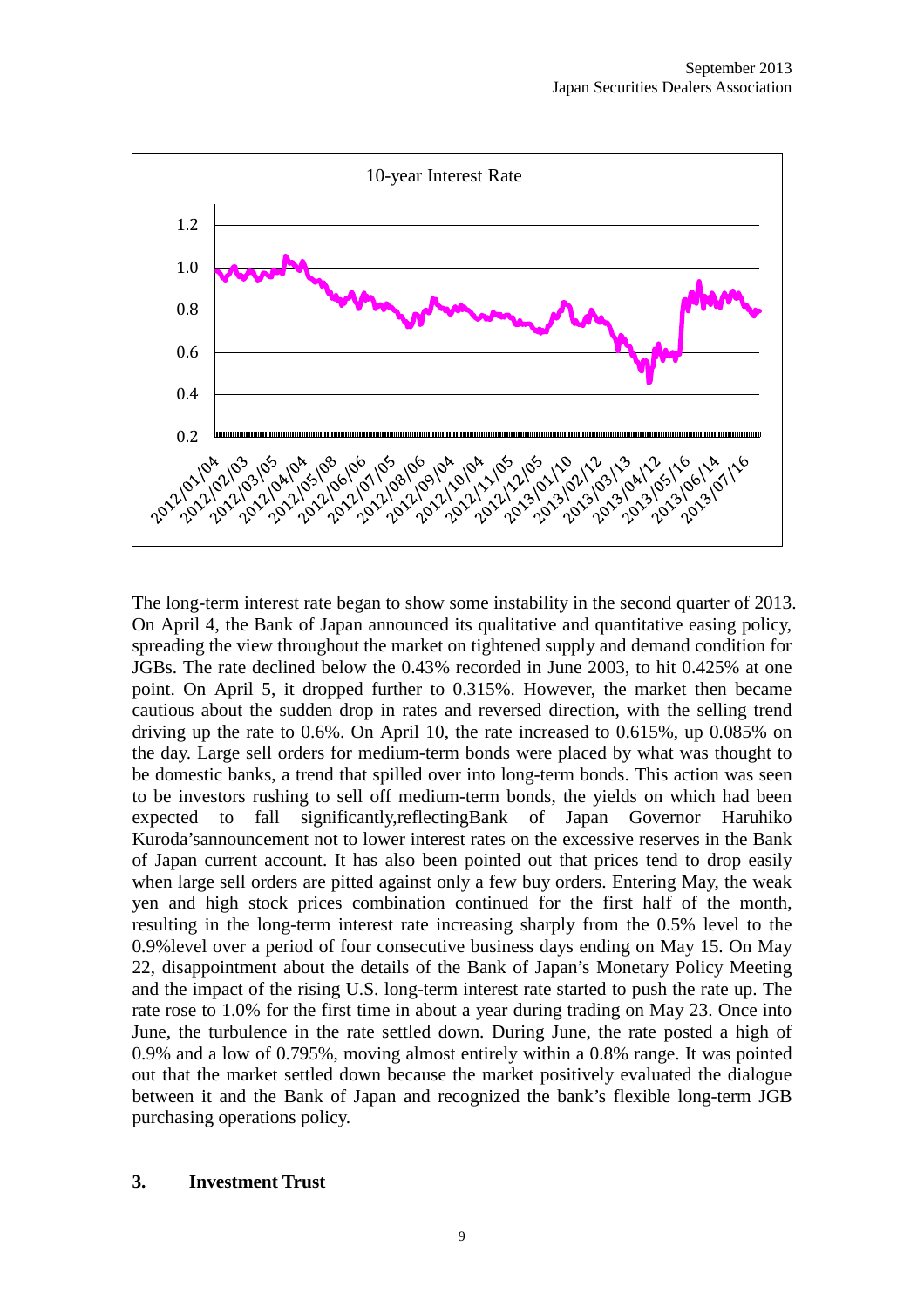At the end of 2012, the net assets of publicly offered investment trusts amounted to ¥64,063.7 billion, increasing from ¥57,327.4 billion last year. Sales of stock investment trusts amounted to ¥23,824.1 billion.

Heading into 2013, there was a capital inflow of ¥2,972.2 billion into publicly offered investment trusts in the first quarter. Sales of publicly offered open-type stock investment trusts rose sharply along with the progressive weakening of the yen and rising stock prices under "Abenomics." Sales in the fourth quarter of 2012 had been a significant ¥6,392.6 billion, but this figure surged to ¥10,598.5 billion in the first quarter of 2013. Net assets of publicly offered investment trusts at the end of March 2013 totaled ¥72 trillion, expanding to a scale that had not been seen for four years and 8 months—since July 2008, before the failure of Lehman Brothers. Even in comparison with the end of December 2012, sales ballooned about ¥8 trillion. The popular products shifted from foreign bond products, to U.S. and emerging country stock investment trusts.

In the second quarter, the flow of individual investor money into the market accelerated during April and May. Overall, there was a capital inflow of ¥1,356.9 billion into publicly offered investment trusts in April. This figure rose further in May to ¥1,779.7 billion, representing a 30% increase from April. In addition, it was the fourth consecutive month of sales over ¥1 trillion. However, fund performance deteriorated because of the drop in stock prices and weakening of foreign bond prices during the period up to the end of May. Net assets of investment trusts at the end of May, therefore, were ¥78.039.4 billion, showing almost flat growth at 0.5%. It seems that investors started buying Japanese stock investment trusts on the dip in the market directly after the large drop in the Nikkei 225 Stock Average on May 23, but during the prolonged correction in the market, they shifted to a wait-and-see mode.

| <table 8=""> Changes in Assets of Investment Trusts</table> | (¥ trillion) |
|-------------------------------------------------------------|--------------|
|-------------------------------------------------------------|--------------|

|      |       | <b>Stock Investment Trusts</b> |                    |        |              | <b>Bond Investment Trusts</b> |        | <b>MMFs</b>  |                    |        |  |
|------|-------|--------------------------------|--------------------|--------|--------------|-------------------------------|--------|--------------|--------------------|--------|--|
| Year | Total | Sales                          | Cancella-<br>tions | Assets | <b>Sales</b> | Cancella-<br>tions            | Assets | <b>Sales</b> | Cancella-<br>tions | Assets |  |
| 2010 | 63.7  | 23.9                           | 17.5               | 52.4   | 37.0         | 36.8                          | 9.0    | 0.6          | 0.9                | 2.2    |  |
| 2011 | 57.3  | 23.5                           | 19.7               | 46.7   | 35.3         | 35.8                          | 8.5    | 0.6          | 0.8                | 2.0    |  |
| 2012 | 64.0  | 23.8                           | 22.3               | 52.9   | 33.2         | 32.4                          | 9.3    | 0.4          | 0.6                | 1.8    |  |

(Source) The Investment Trusts Association, Japan

#### **III. Overview of Securities Industry Performance**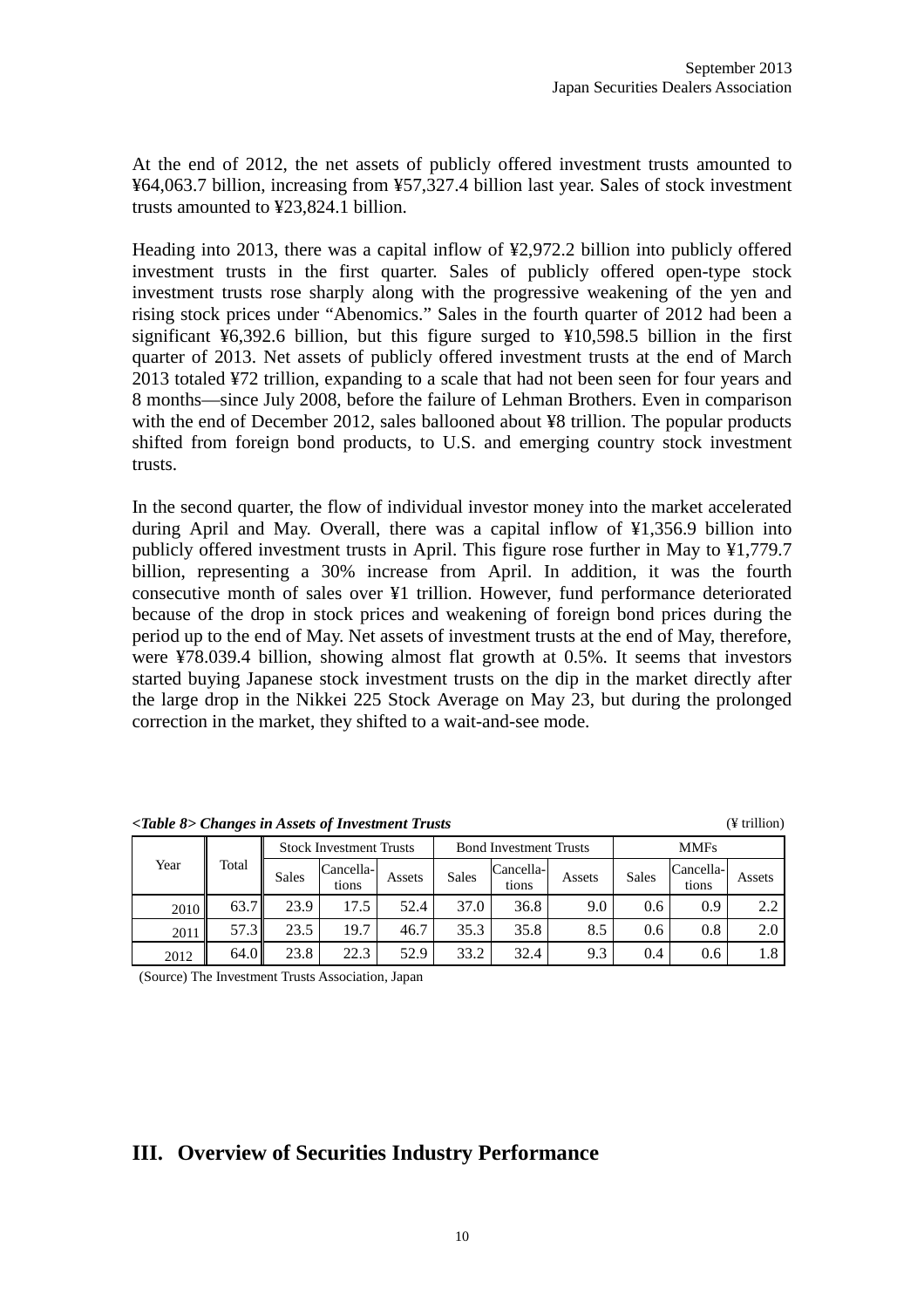Benefiting from the robust stock market, annual performancesby securities firms in Japan were favorable in the fiscal year ended March 31, 2013. The proportion of securities firms posting profits (companies reporting profits on a net incomebasis) was 74%, up from 40% in the previous fiscal year. It was the first time in seven years (since the fiscal year ended March 2006) that more than 70% of firms were profitable.

The stock market has been robust since fall 2012 based on high expectations for the monetary and fiscal policies of the Shinzo Abe government and the Bank of Japan. Boosted by the higher activity, many securities companies expanded their operating revenues. Overall, the industry recorded operating revenues of ¥3,171.5 billion, increasing 17.0%, or ¥460.5 billion, from the previous year.

Looking at a breakdown of operating revenues (see Chart 3), while all categories improved, trading gain was particularly substantial, rising 40.8%, or ¥259.7 billion, to ¥895.9 billion. Among the other categories, financial revenues rose 8.3%, or ¥33.7 billion, to ¥440.3 billion, while commissions increased 9.7%, or ¥157.8 billion, to ¥1,792.7 billion.



*<Chart 3> Operating Revenues of Securities Firms in Japan*

Looking at commission in more detail, supported by the vigorous stock market, brokerage commission increased 22.4%, or ¥87.5 billion, to ¥478.4 billion. Underwriting commission grew 53.9%, or ¥40.5 billion, to ¥115.8 billion. This increase was supported by a greater number of large-scale equity finance issuescompared with last year, including initial public offerings (IPOs)such as the re-listing of Japan Airlines and the Japan Tobacco Inc. (JT)'s IPO.In other categories, distribution commission rose 13.0%, or ¥53.8 billion,to ¥469.7 billion.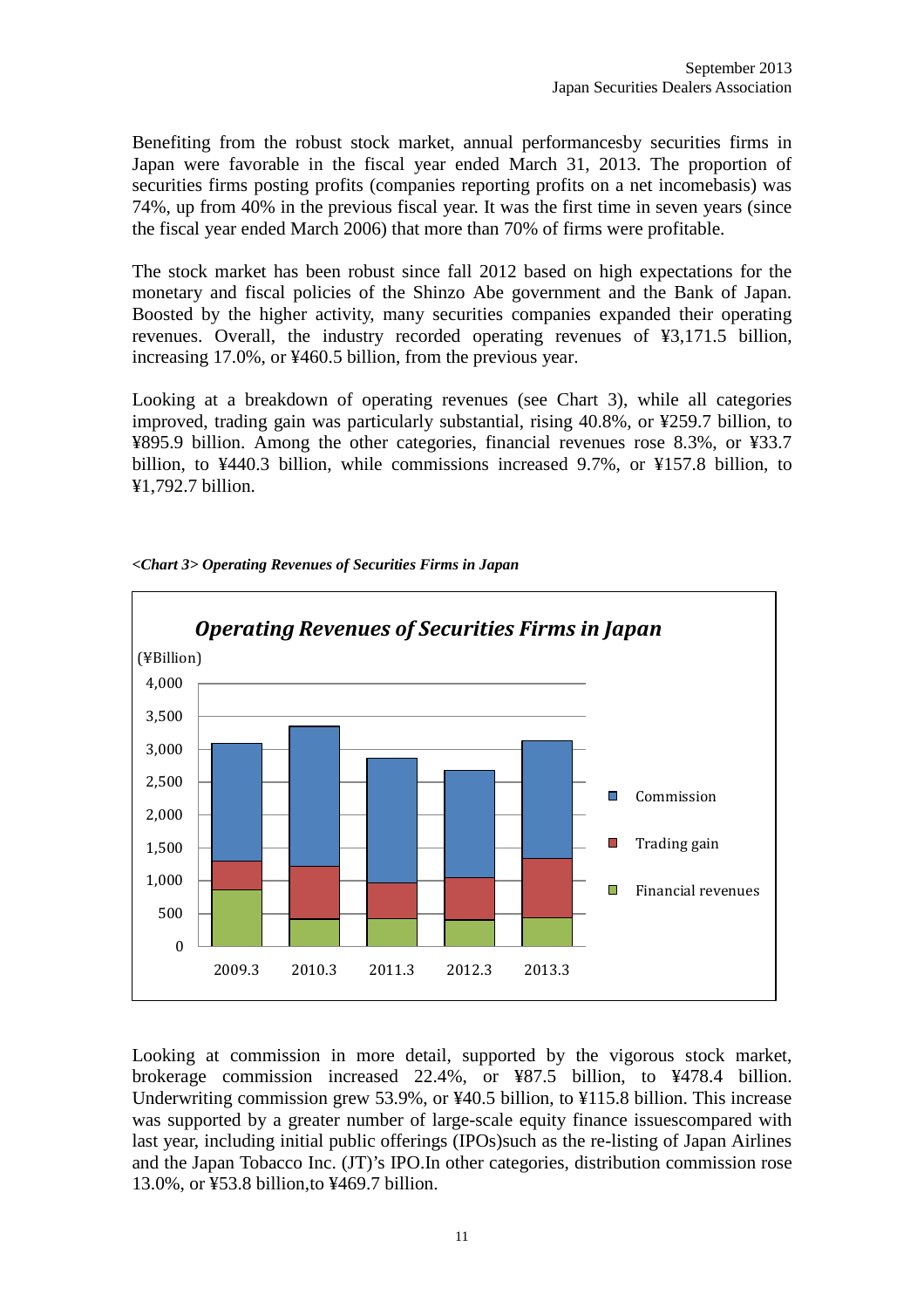

#### *<Chart 4> Commission*

Compared with the large increase in operating revenues, operating expenses of securities firms in the fiscal year ended March 2013 edged up 2.6%, or ¥65.6 billion, to ¥2,591.7 billion, showing no major changes (see Chart 5).The restraint in operating expenses growth can be attributed to continued efforts to rationalize operations and strengthen cost control. While financial expenses rose at a slightly higher pace of 14.2%, or ¥34.0 billion, to ¥274.0 billion, selling and general administrative costs were held to an increase of 1.4%, or ¥31.6 billion, rising to ¥2,317.7 billion.

Breaking down selling and general administrative costs, transaction expenses increased 8.4%, or ¥33.8 billion, to ¥433.9 billion and employment cost climbed 1.3%, or ¥13.1 billion, to ¥1,009.3 billion. On the other hand, real estate and equipment expenses contracted 5.2%, or ¥13.3billion, to ¥242.8 billion and data processing and office supplies expenses decreased 1.6%, or ¥6.2 billion, to ¥379.1 billion.

*<Chart 5> Operating Expenses*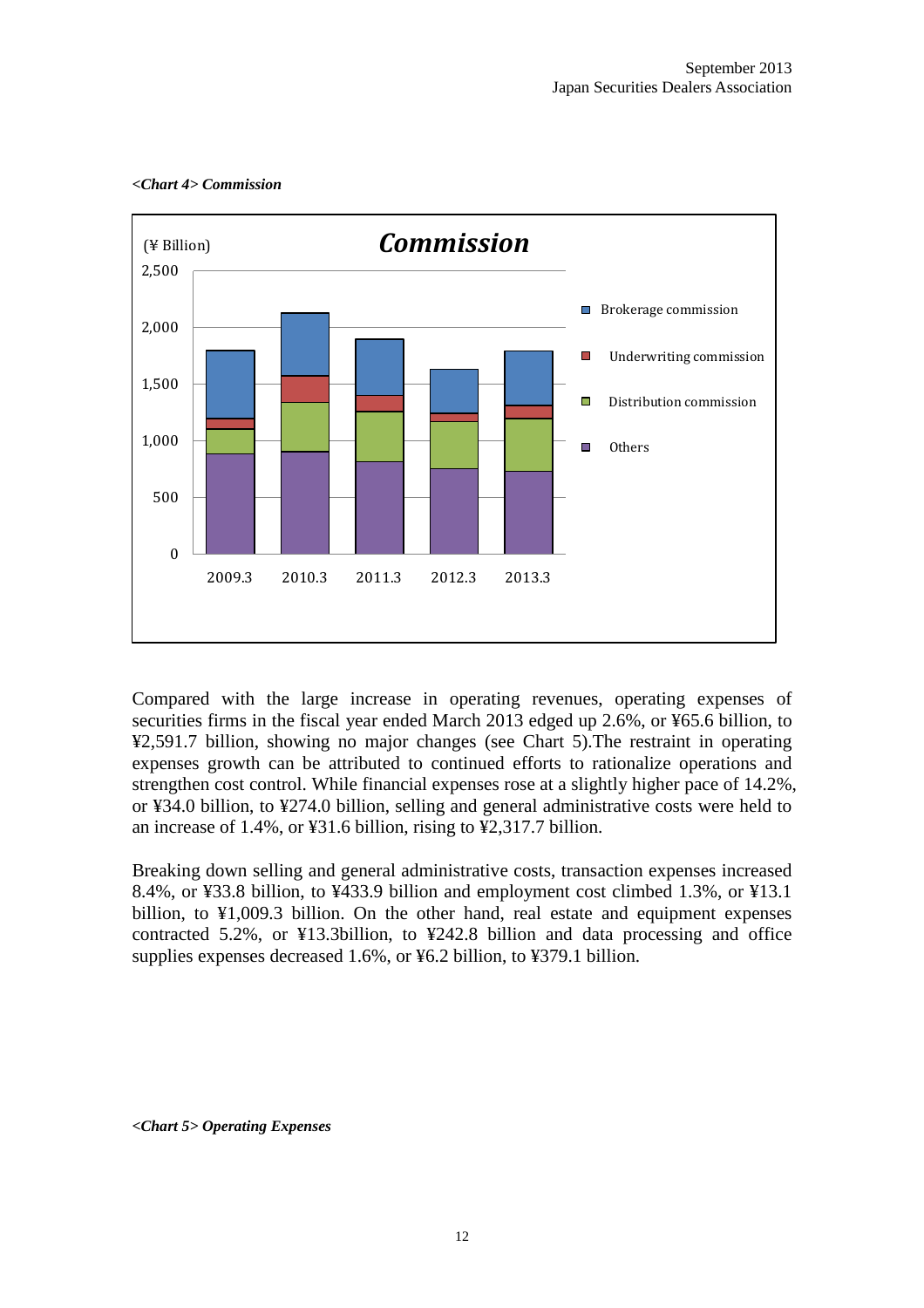

As a result, the securities industry in Japan registering a net income of ¥455.8 billion in the fiscal year ended March 2013, recovering profitability for the first time in three years.

*<Chart 6> Net Income of Securities Firms*

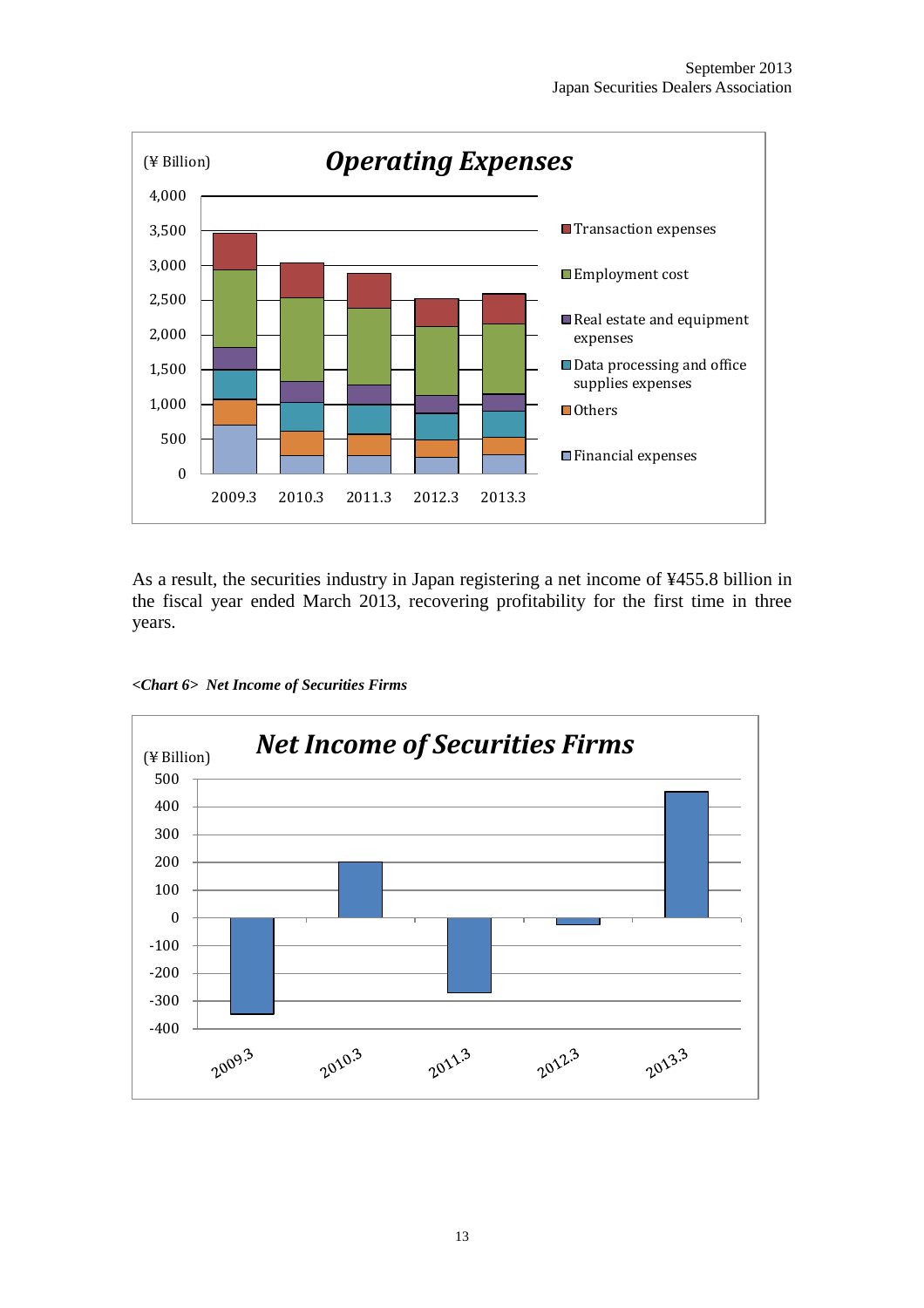## **IV. Regulatory and Legal Framework Revisions, Industry Topics**

1. Amendment of Japan's Financial Instruments and Exchange Act

In June 2013, the 2013 Amendment Act of the Financial Instruments and Exchange Act, etc. was passedthe Diet. The new round of revisions included the following measures aimed at dealing with financial crises originating from market disruption and recovering confidence in Japan's financial and capital markets and financial services industry.

(1) Establishment of Orderly Resolution Regime for Financial Institutions

During the international financial crisis triggered by the failure of Lehman Brothers, it became clear that the failure, etc. of systemically important financial institutions could lead to a chain reaction that halted market transactions and paralyzed market functions. Based on that recognition, a new framework for the effective resolution of failures by financial institutions was discussed internationally in such forums as the G20 summits. Based on those discussions, the act also establishes for Japan procedures and other measures regarding orderly resolution that maintains transaction continuity while dealing with the crisis.

(2) Measures Relating to Recent Insider Trading Cases, etc.

Cases of insider trading during capital increases through public offerings came to light one after the other in 2012, resulting in authorities implementing measures regarding information disclosure and trading recommendations that had previously been outside the direct scope of insider trading regulations. Therefore, the revised act prohibitsdisclosure of information or making trading recommendations for the purpose of gain before the public announcement of an issue and introduces criminal and monetary penalties. Furthermore, because the fines assessed on asset managers making illegal transactions using their clients' accounts were extremely low, the revised act increases the monetary penalties for asset managers in such cases.

(3) Revision of Asset Management Regulations

Based on the incident of the falsification of investment performance reports and other fraudulent behavior by AIJ Investment Advisors Co., Ltd., discovered in January 2012, the revised act expands the reporting items and the frequency of investment reports. The revised act also increases the penalties for false reporting, fraudulent solicitation, and falsification of discretionary investment contracts by Discretionary Investment Management Business Operators, etc.

2. Rulemaking to Prevent Insider Trading

In April 2013, the Japan Securities Dealers Association (JSDA) made revisions and introduced new rules to prevent insider trading by its member firms and ensure thorough management of confidential corporate information and to address issues related to leakage of pertinent information, etc., before the public announcement of a public offering or distribution by a listed company.

3. Merger of Stock Exchanges